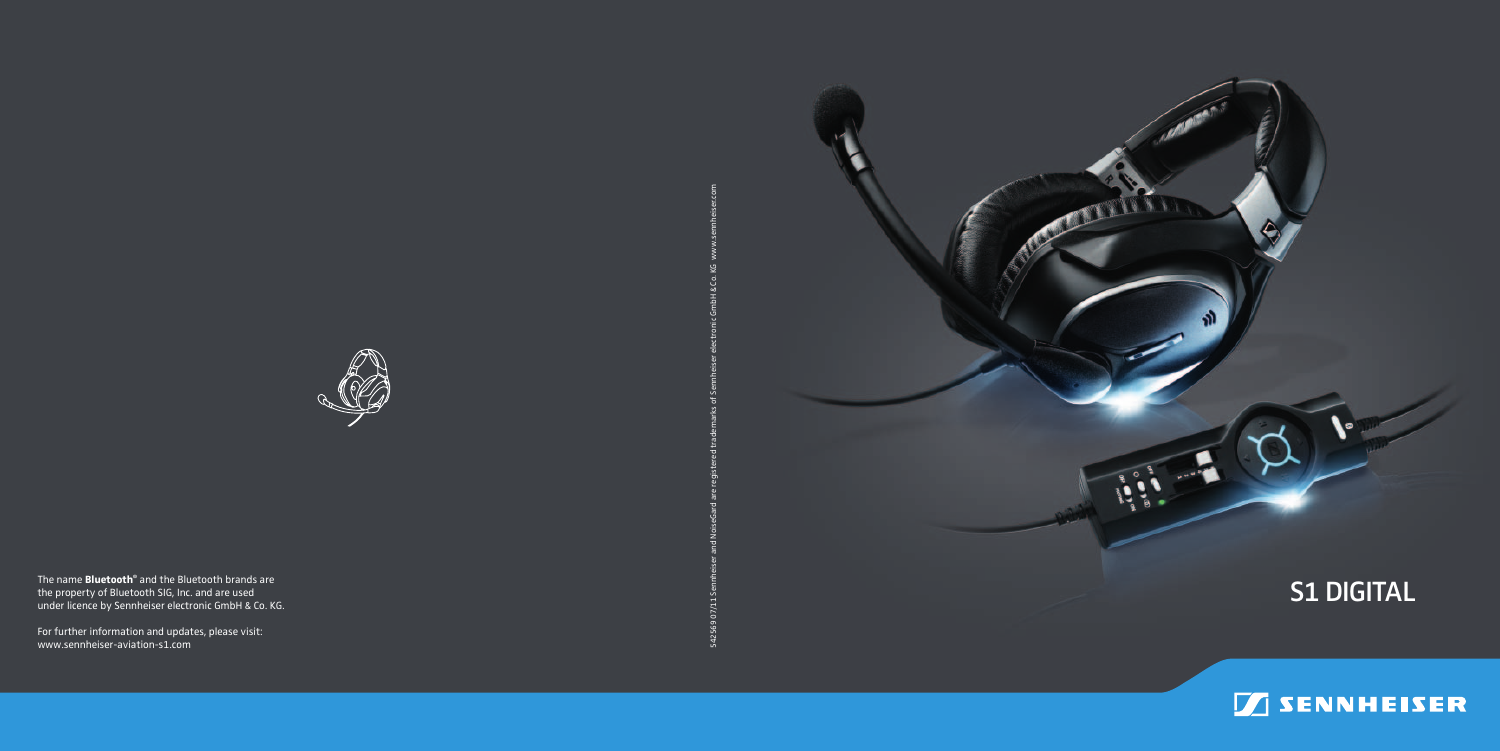

# A Milestone in Professional Audio – The Quiet Revolution in Aviation.

Our commitment to ensuring the best sound, optimum speech intelligibility, and the fulfillment of the most stringent safety standards has won over aircrews and airlines throughout the world. For decades, general aviation pilots have put their trust in Sennheiser professional headsets. The new S1 Digital general aviation headset was specially developed for pilots of single- and twin-engine propeller aircraft and ensures safe and reliable voice communication, easy control, outstanding audio quality, and wearing comfort – even on the longest flights. At the heart of this technical innovation is the new Digital Adaptive NoiseGard™ system, a technology that sets entirely new standards in the field of noise compensation and makes the dream of flight even safer.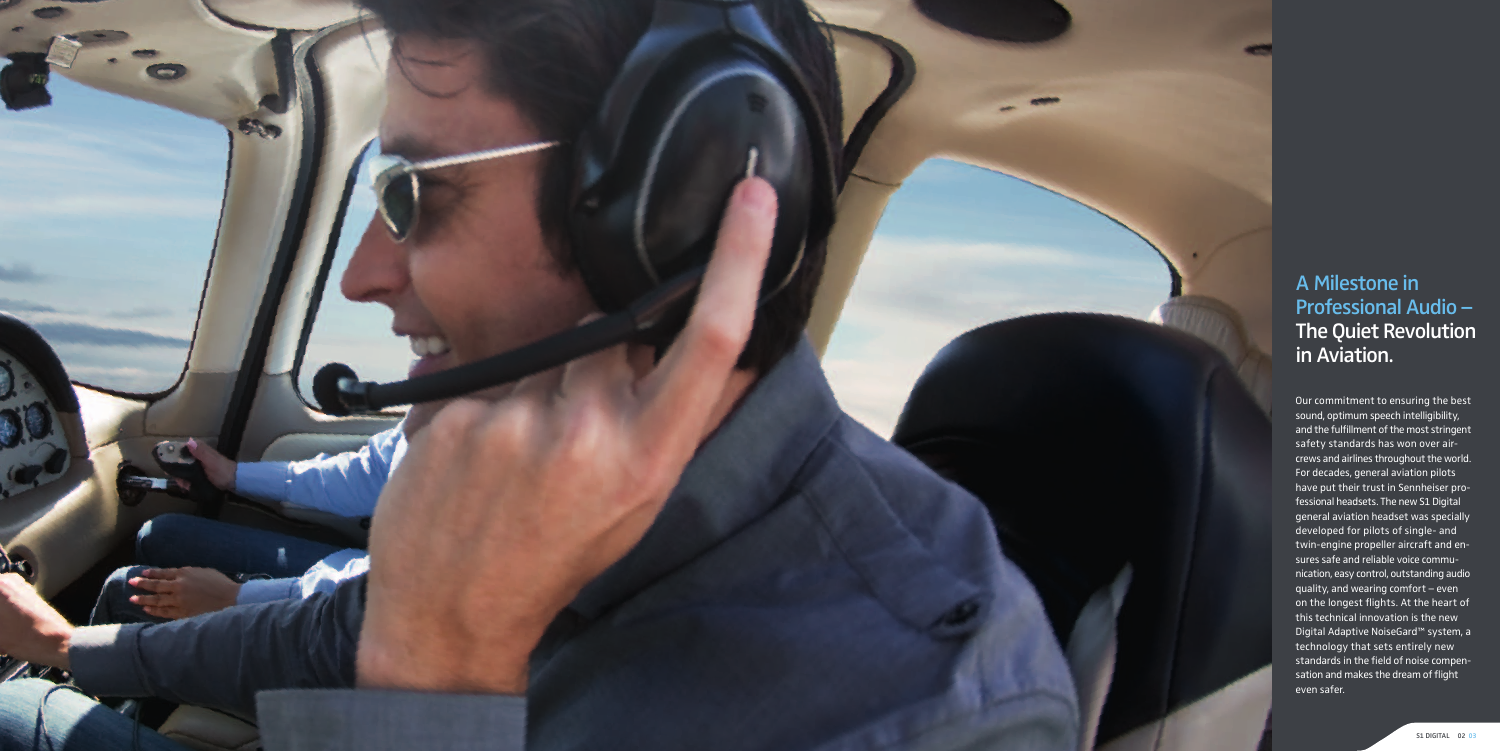# Digital Adaptive NoiseGard<sup>™</sup> Superior Protection – Highest Safety.

Pilots in flight are constantly confronted with extreme noise  $-$  whether from aircraft engines or wind. Thanks to NoiseGard™/digital, Sennheiser is now offering pilots the best noise-canceling performance ever.

NoiseGard™/digital is the next generation of Sennheiser's NoiseGard™ technology. The fully adaptive digital noise-reduction technology can be quickly optimized for changing noise environments by a touch of a button, taking into account the actual noise situation for the pilot.

Unlike analog noise compensation, which works with set filters, the fully adaptive NoiseGard™/digital measures the spectrum and intensity of the surrounding noise when the pilot presses the Smart Update button. At the core of the new noise-cancelling technology is a powerful digital signal processor, which generates a filter algorithm that specifically reduces the dominant noise spectrum. By analyzing both the frequency band

and the noise peaks, the filters can be perfectly adapted to the situation at hand. In order to pick up the surrounding noise as accurately as possible, two external and two internal microphones are used. Usually, the antinoise signal is calculated by microphones integrated either on the outside or on the inside of the ear cups. Microphones on the outside directly pick up the noise generated by the engines and air flow over the plane, enabling a broadband noise reduction. Microphones fitted inside the headphones, on the other hand, pick up the sound signal close to the ear. This sound can vary – above all, depending on how well the headphones fit (different head shapes, if glasses are worn, etc.). Internal microphones generally offer very good performance in the low-frequency range.

NoiseGard™/digital combines the benefits of both systems: the combination of external and internal microphones ensures a significantly better overall noise reduction and thus more safety and comfort for the pilot.

**S1 DIGITAL** For the development of the S1 Digital, Sennheiser found a perfect partner in BMW Group DesignworksUSA. The result of their collaboration is a unique aviation headset that offers the ultimate in audio quality and noise cancellation thanks to NoiseGard™/digital in combination with sophisticated, innovative design. A black, metallic finish and the exclusive use of the highest-quality materials lend the headset an aura of elegance and calm self-confidence. In addition, the S1 Digital also features impressively simple controls and superb wearing comfort. Bluetooth wireless interface for connection to cell phones and MP3 players makes listening above the clouds an unforgettable experience.

**B** Bluetooth

**BMW Group DesignworksUSA** 

NoiseGard™ | digital



# S1 DIGITAL – A Masterpiece Made in Germany.

dB SPL